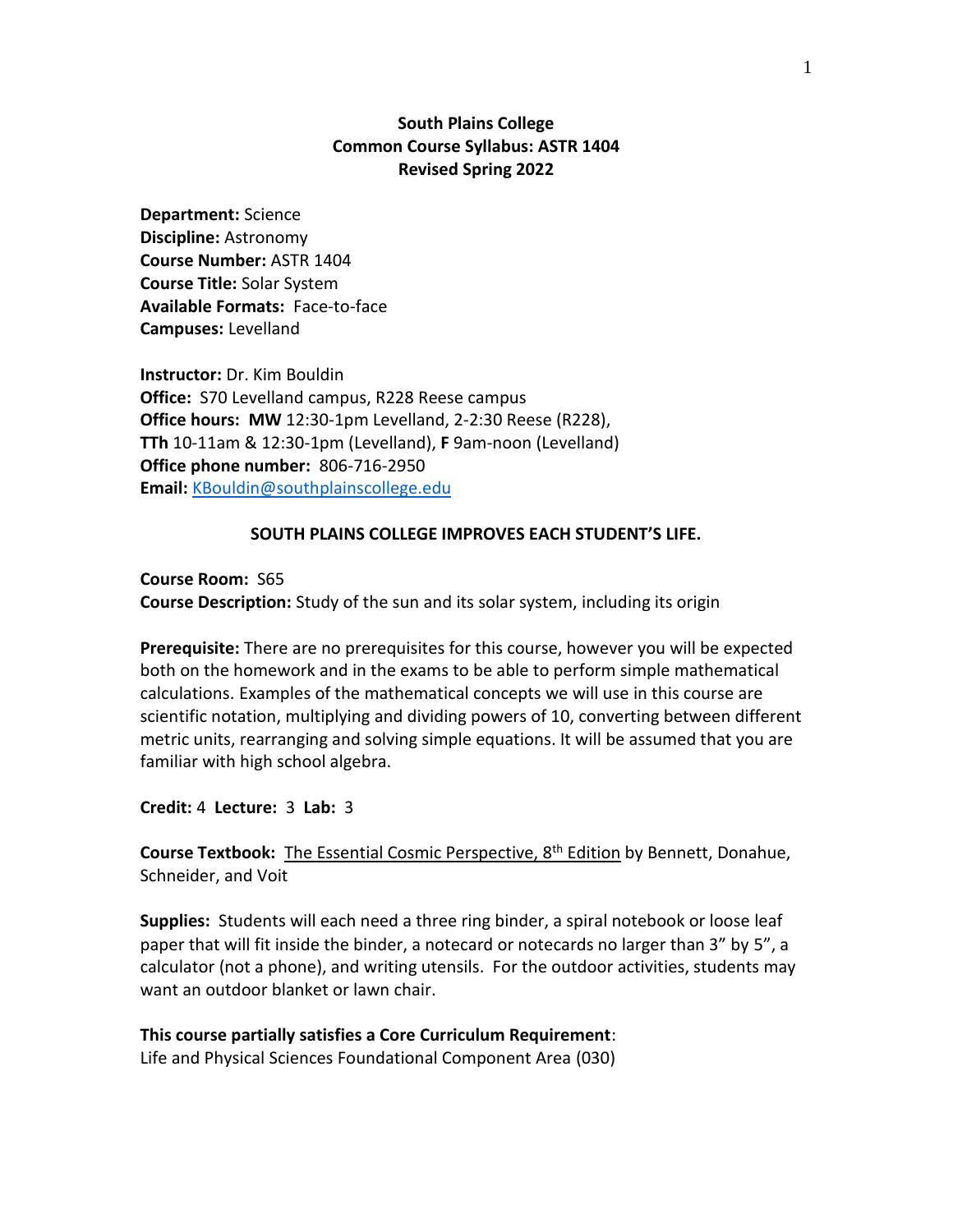# **Core Curriculum Objectives addressed:**

- **Communications skills**—to include effective written, oral, and visual communication
- **Critical thinking skills**—to include creative thinking, innovation, inquiry and analysis, evaluation and synthesis of information
- **Empirical and quantitative competency skills**—to manipulate and analyze numerical data or observable facts resulting in informed conclusions
- **Teamwork**—to include the ability to consider different points of view and to work effectively with others to support a shared purpose or goal.

# **Student Learning Outcomes:**

Upon successful completion of this course, students shall be able to:

- 1. Be able to compare and contrast objects in the Solar System based on their features.
- 2. Be able to explain Earth's motion in space, including both rotation and revolution.
- 3. Show how the relative motions of the Earth, Moon, and Sun lead to eclipses.
- 4. Model phases of the moon and explain how the phases come about.
- 5. Visualize the way in which the Earth's motion around the Sun produces retrograde motion in other planets.
- 6. Understand tides and tidal forces.
- 7. Describe why the Earth has seasons.
- 8. Identify the Sun's features and explain the Sun's effects on the Solar System.
- 9. Understand how the Sun produces energy.
- 10. Develop an understanding of the size/scale of the Solar System and learn to model different aspects of the Solar System.
- 11. Explain basic physics principles involved in our Solar System, including Conservation of Energy and Conservation of Momentum.
- 12. Learn about different types of telescopes, their main parts, and how to use them.

**Student Learning Outcomes Assessment:** A pre- and post-test will be used to determine the extent of improvement that the students have gained during the semester.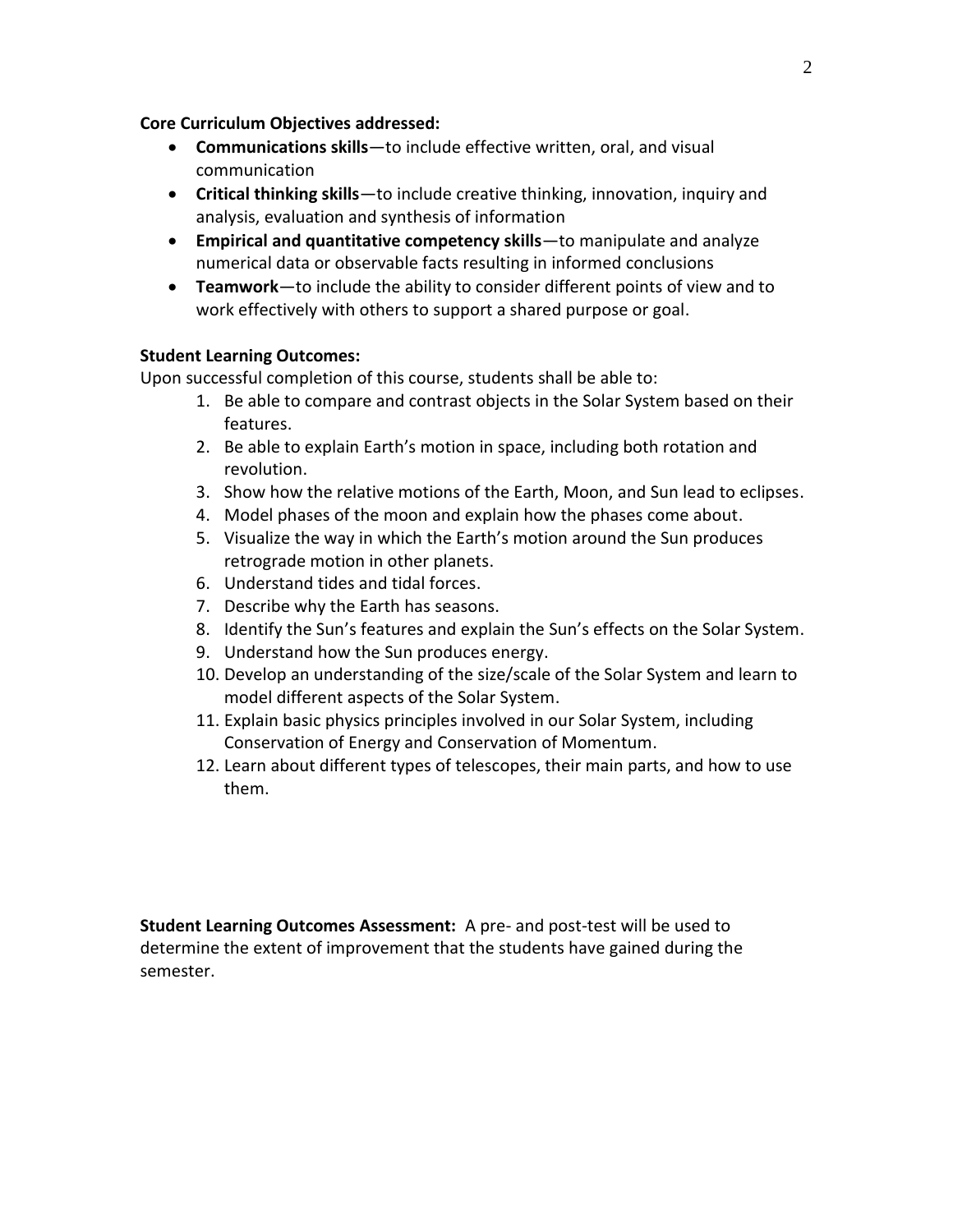## **Course Evaluation:**

## **Breakdown of Grading:**

| Quiz average           | 10% |
|------------------------|-----|
| Lab exercises/homework | 10% |
| Exam 1                 | 25% |
| Exam 2                 | 25% |
| Midterm                | 25% |
| Final                  | 5%  |

## **Grading scale:**

100---A---90, 89---B---80, 79---C---70, 69---D---60, 59---F---0 Note: Final grades will be calculated using the breakdown above. (**Bonus points** may be given for assignments and activities that are considered above and beyond course requirements. *Students are strongly encouraged to attempt all bonus assignments.*)

## **Attendance Policy:**

Attendance in this class will be taken from completed assignments. Everything done face-toface in class will be recorded and posted on Blackboard. If a student feels ill with ANY symptoms of COVID-19, the student will be required to stay home and complete the assignments for the day at home.

When an unavoidable reason for class absence arises, such as illness, an official trip authorized by the college or an official activity, the instructor may permit the student to make up work missed. It is the student's responsibility to complete work missed within a reasonable period as determined by the instructor. Students are officially enrolled in all courses for which they pay tuition and fees at the time of registration. Should a student, for any reason, delay in reporting to a class after official enrollment, absences will be attributed to the student from the first-class meeting.

Students who enroll in a course but have never attended by the official census date, as reported by the faculty member, will be administratively dropped by the Office of Admissions and Records.

It is the student's responsibility to verify administrative drops for excessive absences. If it is determined that a student is awarded financial aid for a class or classes in which the student never attended or participated, the financial aid award will be adjusted in accordance with the classes in which the student did attend/participate, and the student will owe any balance resulting from the adjustment.

**You should always check Blackboard before coming to class in order to make sure that class has not been cancelled due to the instructor's illness.**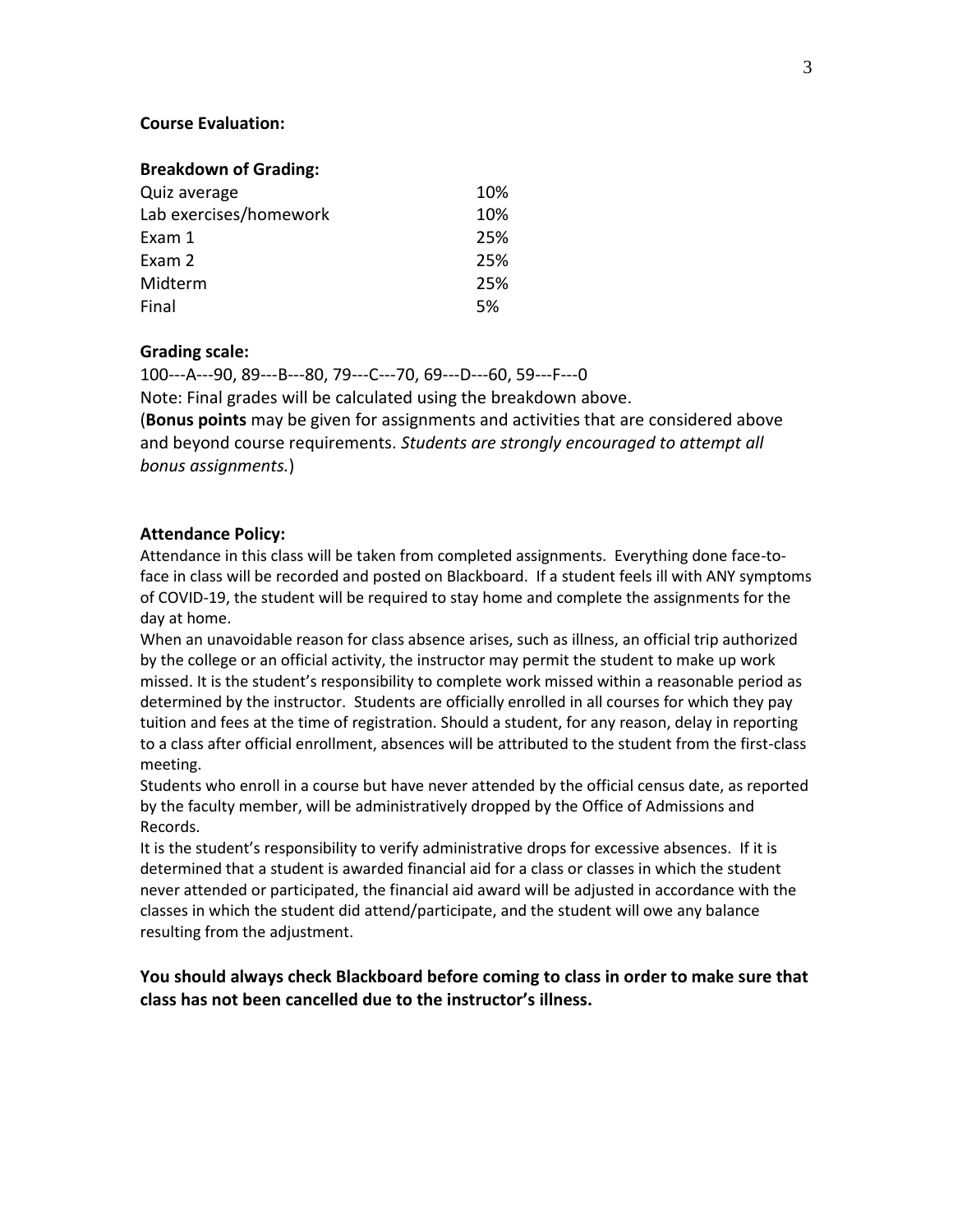## **Computer/Software requirements**

Minimum Computer Requirements:

1. Personal computer with a 1 GHz Pentium processor and at least 512 MB of RAM memory, a minimum 5 GB of free hard drive, running Windows 7 / MacOS 10.8 or later (Windows 10 / MacOS 10.12 recommended).

2. Web Browser: Google Chrome seems to work the best with Blackboard and HOL.

3. A high speed internet connection of 5+ Mbps.

4. Microsoft Office and Microsoft PowerPoint and Word software (a recent version, preferably 2016 or higher).

5. Windows Media Player (the latest version).

6. Soundcard and functioning speakers.

7. Knowledge of how to navigate Google Chrome web pages and how to deal with pop-up blockers and other devices and warnings on Google Chrome.

8. Knowledge of how to download files from the Google Chrome and find them on your computer once they are downloaded.

9. Knowledge of basic operations of Microsoft Word and Microsoft PowerPoint.

10. Knowledge of how to view and adjust videos with Windows Media Player.

## **Additional notes on technology:**

I will respond to individual emails as quickly as I can. I will always send a reply email when an assignment is sent through email to let the student know that I have received it. If you send me something through email, and you do not receive a response within 2 school days, please resend it. I will always at least touch base with you within a 2-day time period unless I am ill.

Also, a student will not be punished in the even that Blackboard or an SPC server is down when an assignment is due. If you need to print, turn something in, or access something online, please try to do so ahead of time and not at the last minute in order to avoid this situation.

## **Academic Integrity**

It is the aim of the faculty of South Plains College to foster a spirit of complete honesty and a high standard of integrity. Classroom behavior that is not conducive to learning will be dealt with according to the guidelines set forth on the South Plains College Catalog. The attempt of any student to present as his or her own work which he or she has not honestly performed is regarded by the faculty and administration as a most serious offense and renders the offender liable to serious consequences, possibly suspension.

**Student Code of Conduct Policy:** Any successful learning experience requires mutual respect on the part of the student and the instructor. Neither instructor nor student should be subject to others' behavior that is rude, disruptive, intimidating, aggressive, or demeaning. Student conduct that disrupts the learning process or is deemed disrespectful or threatening shall not be tolerated and may lead to disciplinary action and/or removal from class.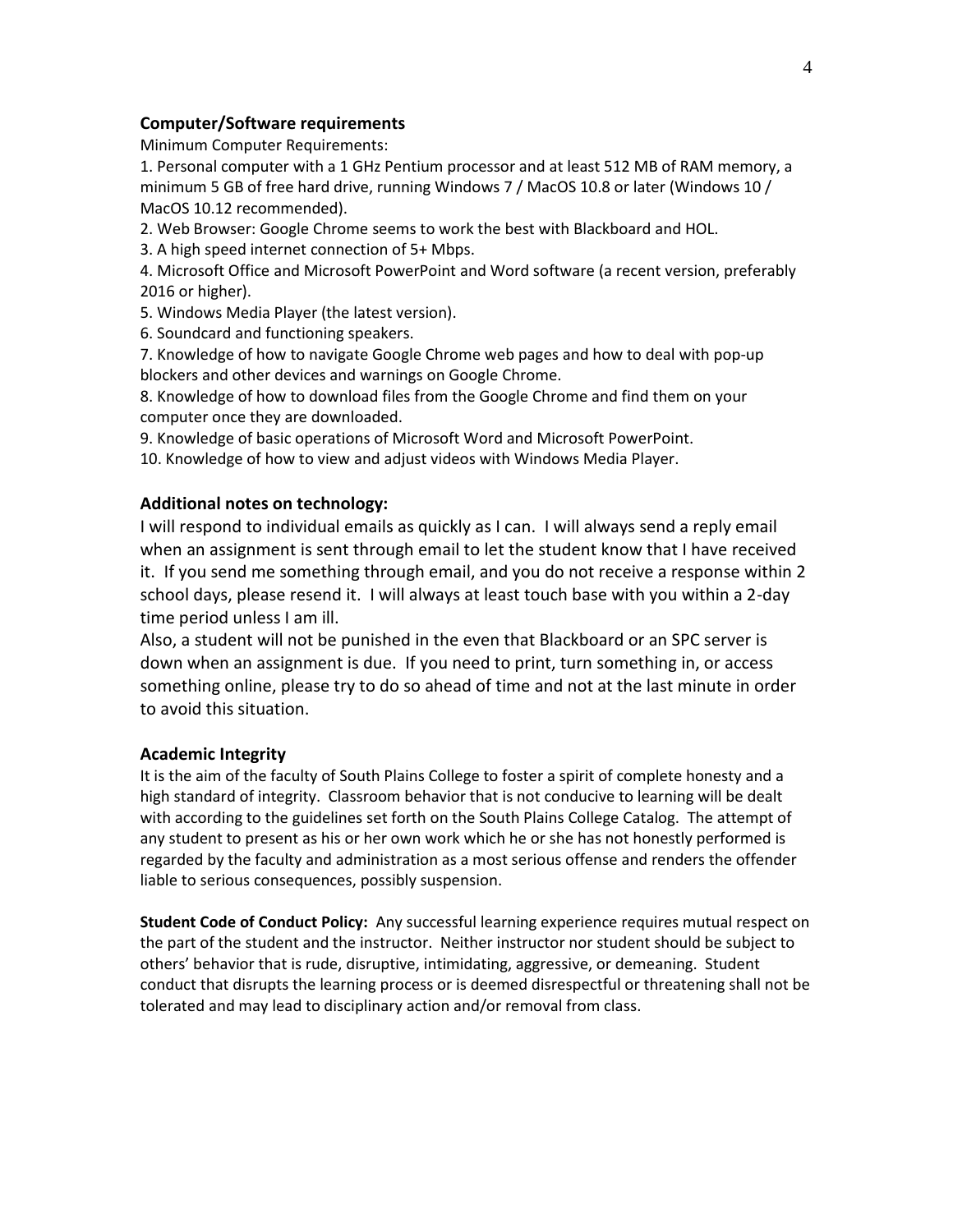#### **Diversity Statement**

In this class, the teacher will establish and support an environment that values and nurtures individual and group differences and encourages engagement and interaction. Understanding and respecting multiple experiences and perspectives will serve to challenge and stimulate all of us to learn about others, about the larger world and about ourselves. By promoting diversity and intellectual exchange, we will not only mirror society as it is, but also model society as it should and can be.

## **Disabilities Statement**

Students with disabilities, including but not limited to physical, psychiatric, or learning disabilities, who wish to request accommodations in this class should notify the Disability Services Office early in the semester so that the appropriate arrangements may be made. In accordance with federal law, a student requesting accommodations must provide acceptable documentation of his/her disability to the Disability Services Office. For more information, call or visit the Disability Services Office at Levelland (Student Health & Wellness Office) 806-716- 2577, Reese Center (Building 8) 806-716-4675, or Plainview Center (Main Office) 806-716-4302 or 806-296-9611.

#### **Non-Discrimination Policy**

South Plains College does not discriminate on the basis of race, color, national origin, sex, disability or age in its programs and activities. The following person has been designated to handle inquiries regarding the non-discrimination policies: Vice President for Student Affairs, South Plains College, 1401 College Avenue, Box 5, Levelland, TX 79336. Phone number 806-716- 2360.

#### **Title IX Pregnancy Accommodations Statement**

If you are pregnant, or have given birth within six months, Under Title IX you have a right to reasonable accommodations to help continue your education. To activate accommodations you must submit a Title IX pregnancy accommodations request, along with specific medical documentation, to the Director of Health and Wellness. Once approved, notification will be sent to the student and instructors. It is the student's responsibility to work with the instructor to arrange accommodations. Contact the Director of Health and Wellness at 806-716-2362 or email [rcanon@southplainscollege.edu](mailto:rcanon@southplainscollege.edu?subject=) for assistance.

## **Campus Concealed Carry Statement**

Texas Government Code 411.2031 et al. authorizes the carrying of a concealed handgun in South Plains College buildings by individuals and in accordance with Texas Government Code 411.209 (a). All holders of a valid Texas License to Carry may carry on their person a handgun that is concealed in accordance with Texas Penal Code 46.03 (a-2).

Qualified law enforcement officers or those who are otherwise authorized to carry a concealed handgun in the State of Texas are also permitted to do so. Pursuant to Penal Code (PC) 46.035 and South Plains College policy. Individuals may not carry a concealed handgun in restricted locations.

For a list of locations and Frequently Asked Questions, please refer to the Campus Carry page at: <http://www.southplainscollege.edu/campuscarry.php>

Report violations to the College Police Department at 806-716-2396 or 9-1-1.